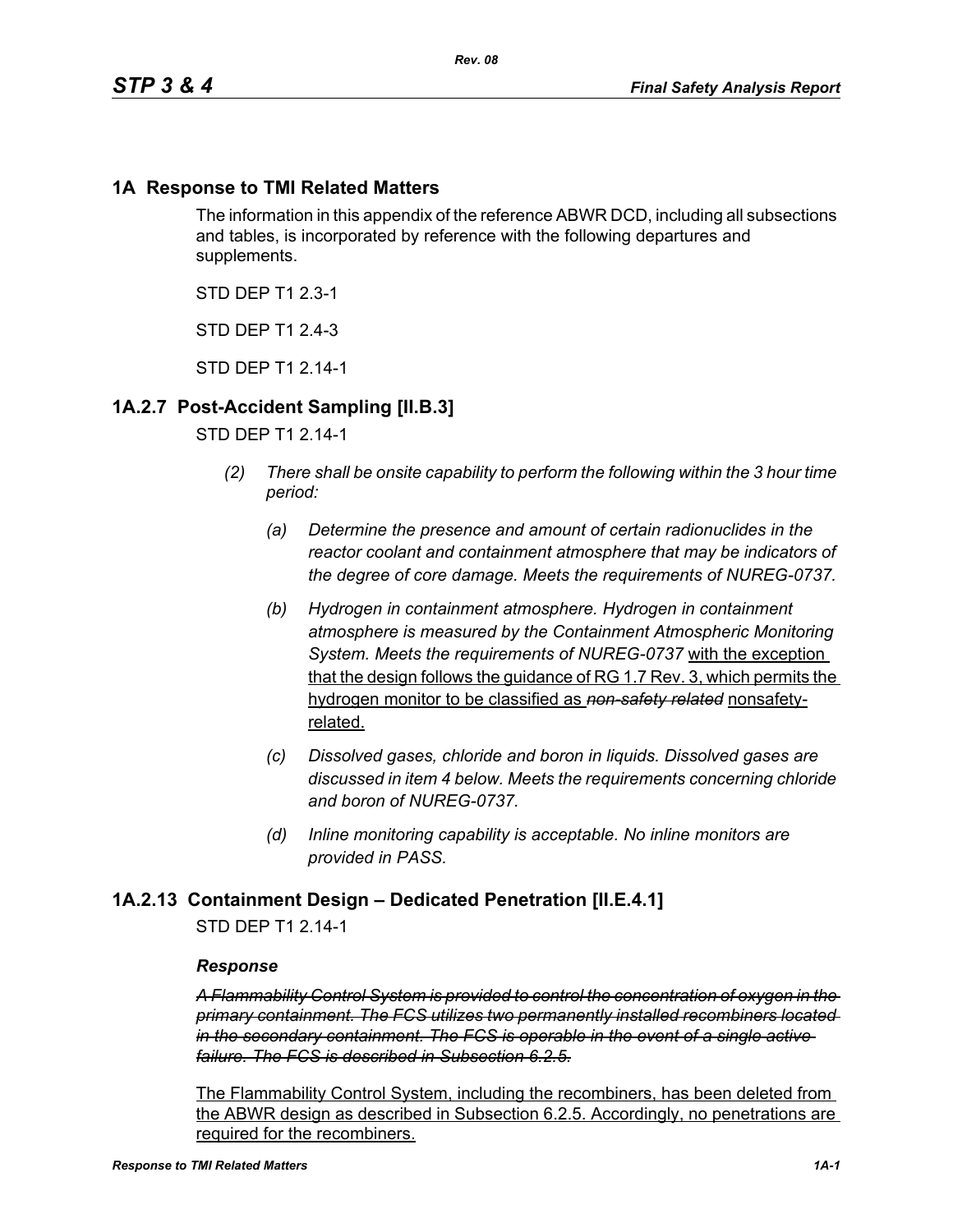## **1A.2.17 Instruments for Monitoring Accident Conditions [II.F-3]**

STD DEP T1 2.14-1

### *Response*

*The ABWR Standard Plant is designed in accordance with Regulatory Guide 1.97,* Rev. 3. *A detailed assessment of the Regulatory Guide, including the list of instruments, is found in Section 7.5*. The hydrogen and oxygen monitors are declassified to nonsafety-related, as permitted by Regulatory Guide 1.7, Rev. 3.

### <span id="page-1-0"></span>**1A.2.23 Modify Break-Detection Logic to Prevent Spurious Isolation of HPCI and RCIC Systems [II.K.3(15)]**

STD DEP T1 2.4-3

#### *Response*

*The ABWR design utilizes the motor-driven HPCF System rather than the turbinedriven HPCI System for high pressure inventory maintenance. Therefore, this position is only applicable to the turbine-driven RCIC System.*

The STP ABWR design for the RCIC System utilizes a flow control system that is an integral part of the pump and turbine. Pump discharge passes through a venturi. The pressure differential between the venturi inlet and throat work together with a balance piston and spring to control the steam flow to the turbine, which in turn adjusts the pump speed and flow.

This is an improvement relative to existing BWR plant designs in which flow control is performed external to the pump and turbine, where flow is measured in a flow element and evaluated in a flow controller to generate an electrical signal to an electro-hydraulic flow control valve to signal a servo to adjust the position of the control valve.

*See Subsection 1A.3.8 for COL license information requirements.*

## **1A.2.34 Primary Coolant Sources Outside Containment Structure [III.D.1.1(1)]**

STD DEP T1 2.14-1

### *Response*

*Leak reduction measures of the ABWR Standard Plant include a number of barriers to containment leakage in the closed systems outside the containment. These closed systems include:*

| (1) Residual Heat Removal                 | (8) Post-Accident Sampling                 |
|-------------------------------------------|--------------------------------------------|
| (2) High Pressure Core Flooder Monitoring | (9) Process Sampling                       |
| (3) Low Pressure Core Flooder             | (10) Containment Atmospheric Monitoring    |
| (4) Reactor Core Isolation Cooling        | (11) Fission Product Monitor (Part of LDS) |
| (5) Suppression Pool Cleanup              | (12) Hydrogen Recombiner                   |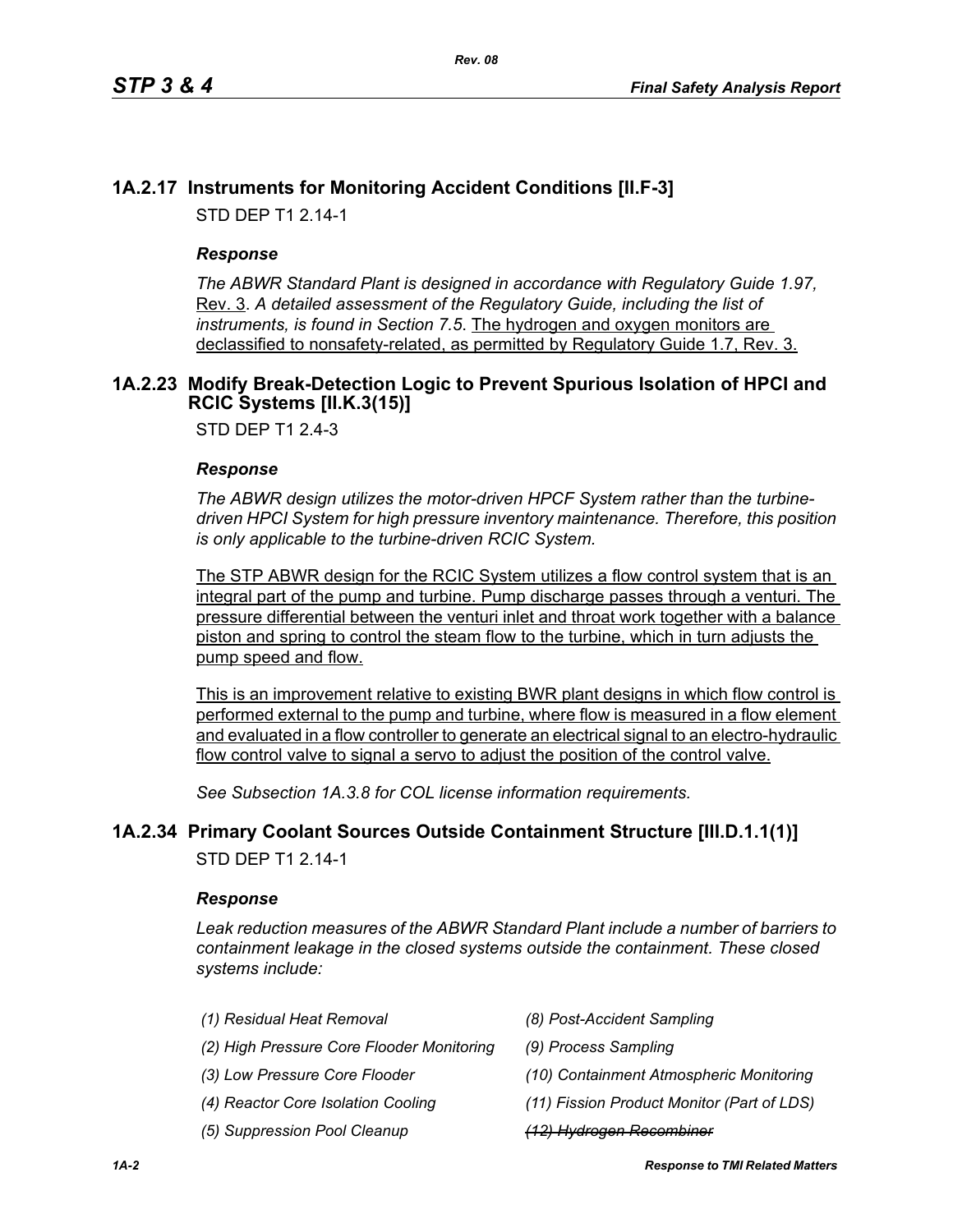*(6) Reactor Water Cleanup (12) Standby Gas Treatment*

*(7) Fuel Pool Cooling and Cleanup*

STD DEP T1 2.3-1

*Leakage within and outside the primary containment are continuously monitored by the Leak Detection and Isolation System (LDS) for breach in the integrity of the containment. Upon detection of a leakage parameter, the LDS will automatically initiate the necessary control functions to isolate the source of the break and alerts the operator for corrective action. The MSL tunnel area is monitored for high radiation levels and for high ambient temperatures that are indicative of steam leakage. The Turbine Building is also monitored for high area ambient temperatures for MSL leakage. The resulting action causes isolation of the MSIVs and subsequent shutdown of the reactor.*

## **1A.3 COL License Information**

## **1A.3.1 Emergency Procedures and Emergency Procedures Training Program**

The information in this subsection of the reference ABWR DCD is replaced in its entirety with the following site-specific supplemental information, which addresses COL License Information Item 1.5.

Emergency procedures based on the emergency procedures guidelines will be developed and implemented prior to fuel loading (Subsection 1A.2.1). The Emergency procedures will be developed consistent with the plant operating procedure development plan in Section 13.5. (COM 1A-1)

Emergency Procedures Training is included in the operations training program discussed in Section 13.2.

### **1A.3.2 Review and Modify Procedures for Removing Safety-Related Systems from Service**

The information in this subsection of the reference ABWR DCD is incorporated by reference with the following site-specific supplement, which addresses COL License Information Item 1.6.

Administrative procedures will be developed by the licensee prior to fuel load directing that approval be required for the performance of surveillance tests and maintenance for safety- related systems, including equipment removal from service and return to service to assure the operability status is known. These procedures will be developed consistent with the plant operating procedure development plan in Section 13.5. (COM 1A-2)

# **1A.3.3 In-Plant Radiation Monitoring**

The information in this subsection of the reference ABWR DCD is incorporated by reference with the following site-specific supplement, which addresses COL License Information Item 1.7.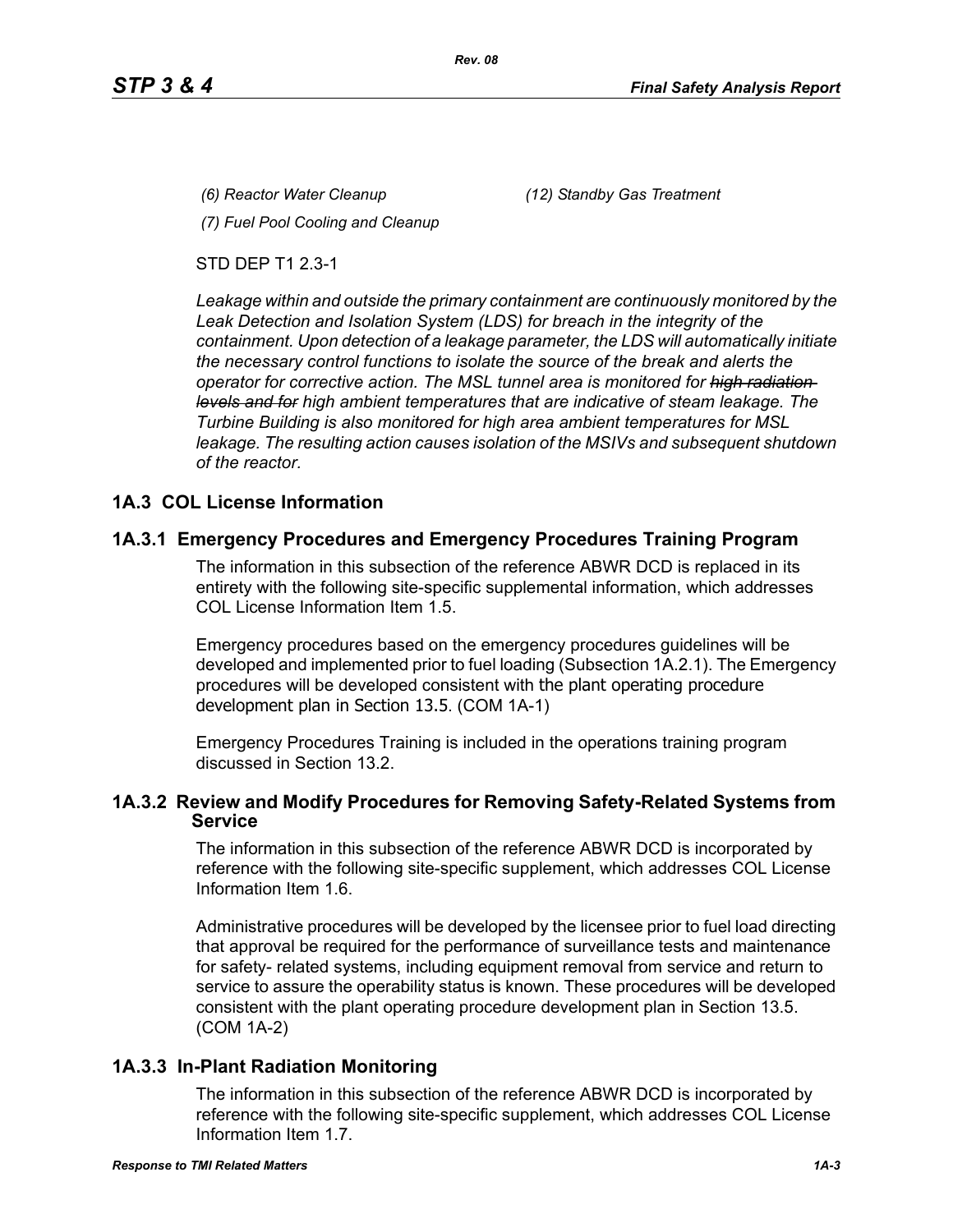Equipment, training, and procedures necessary to accurately determine the presence of airborne radioiodine in areas within the plant where plant personnel may be present during an accident will be developed prior to fuel loading, consistent with Section 13.5. The equipment will be specified and the training and procedures developed consistent with FSAR Section 12.3, Radiation Protection Design Features. (COM 1A-3)

### **1A.3.4 Reporting Failures of Reactor System Relief Valves**

The information in this subsection of the reference ABWR DCD is incorporated by reference with the following site-specific supplement, which addresses COL License Information Item 1.8.

Administrative procedures will be developed by the licensee prior to fuel load directing that failures of reactor system relief valves be reported in the licensee's annual report to the NRC. These procedures will be developed consistent with the plant operating procedure development plan in Section 13.5. (COM 1A-4)

### **1A.3.5 Report on ECCS Outages**

The information in this subsection of the reference ABWR DCD is incorporated by reference with the following site-specific supplement, which addresses COL License Information Item 1.9.

Administrative procedures will be developed by the licensee prior to fuel load directing that instances of ECCS unavailability because of component failure, maintenance outage (both forced or planned), or testing, shall be collected and be reported to the NRC annually. Such reports may consist of the performance indicator report for mitigating systems periodically provided to the NRC as part of the Reactor Oversight Process. These procedures will be developed consistent with the plant operating procedure development plan in Section 13.5. (COM 1A-5)

### **1A.3.6 Procedure for Reactor Venting**

The information in this subsection of the reference ABWR DCD is incorporated by reference with the following site-specific supplement, which addresses COL License Information Item 1.10.

Emergency Procedure Guidelines (EPGs) have been written for the ABWR which are applicable to STP 3 & 4. The ABWR EPGs are contained in Appendix 18A. These EPGs are developed based upon the U.S. BWR Owner's Group Emergency Procedure Guidelines, Revision 4, which have been approved by the NRC.

The ABWR EPGs contain RPV Control Guidelines, which contain operator guidance for use of the reactor vents that implement the resolution to TMI Action Plan Item II.B.1. The resolution of II.B.1 is located in subsection 1A.2.5. The RPV Control Guidelines contain a description of the system-based entry conditions and operator actions.